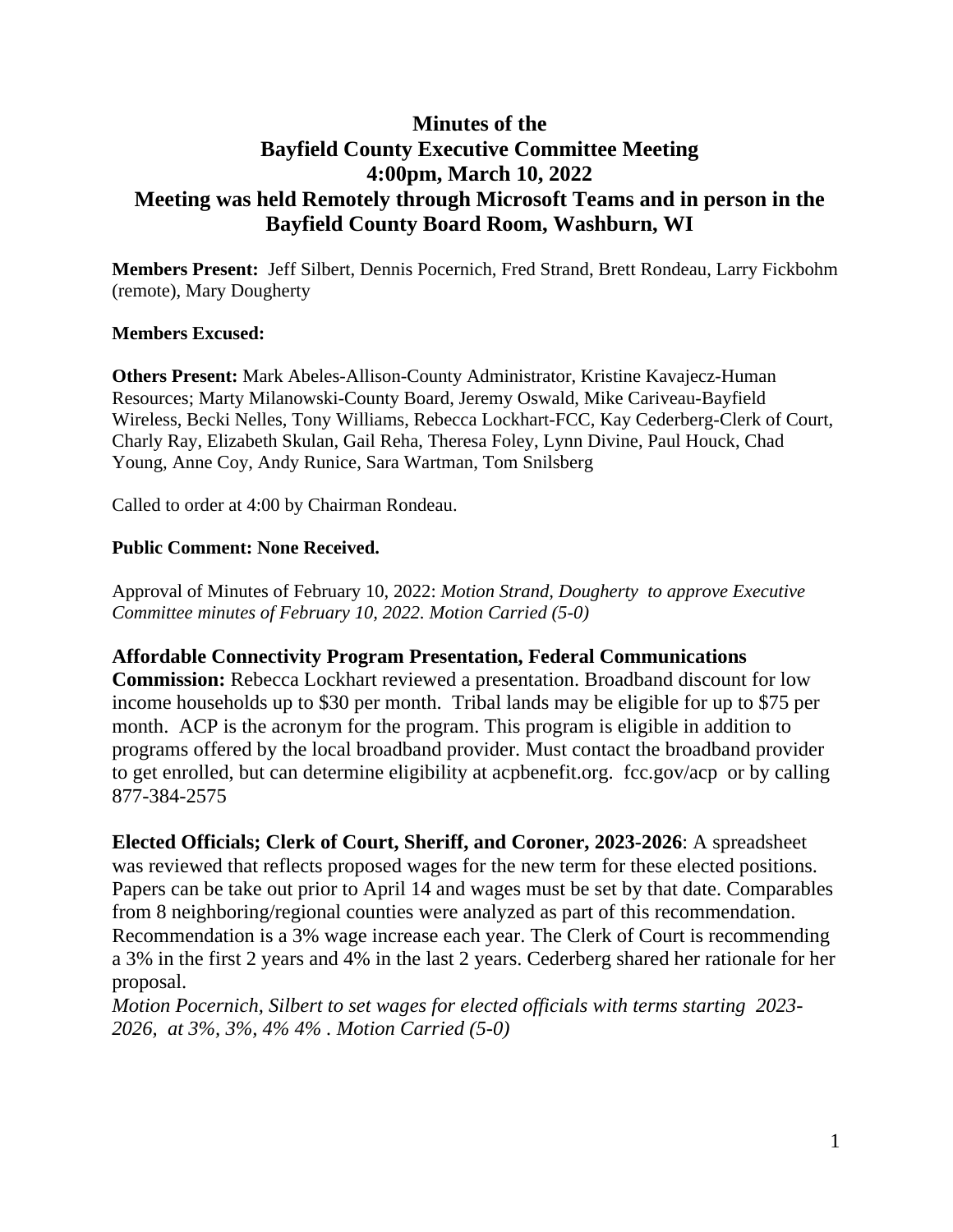## **WEDC Workforce Innovation Child Care Grant with presentation by Carver**

**Harries.:** County was not funded in the first round. A second application is due mid-April. Carver Harries would like to discuss funding for the EverGrow Center at a future meeting. Harries provided a review of the content and purpose of the grant application, to expand child care options in the Chequamegon Bay region. Request was made for a letter of support for the grant application. 3 components of the application: Community expansion of available facilities, Health Insurance for childcare workers and housing costs, partnering with local educational facilities to reimburse tuition in exchange for work from students in the childcare education track, hiring childcare facilitators to assist with establishing childcare facilities (home daycares).

*Motion Silbert, Dougherty to support the grant application, provide a letter of support and forward to the full county board for approval.*

*Motion Strand, Silbert to amend the motion to contribute \$10,000 toward the grant if the application is approved. Motion Carried.*

*The committee voted on the original motion as amended. Motion Carried (5-0)*

**Staffing Request in 2023, Information Technology:** As committee of record, Paul Houck presented a request for additional staff in 2023 due to the increasing workload. Employee turnover has added significant time. The county is missing out on revenue opportunities because Paul does not have time to adequately research items. Response time to technology requests are taking longer to address. No action is need at this time. It is being brought to the committee for consideration in the 2023 budget.

**Wage market analysis, comments, and financial review:** The Personnel Committee and County Board have heard presentations regarding the proposal for a revised wage scale based on the recent market analysis. Implementation options were reviewed and discussed with the County Board. A recommendation was made to place employees at the step that represents at least a 1% wage increase and that any employees that has at least 2 years of service be placed at no less than a Step 2. It was also proposed that salaried employees be increased to 2015 hours per year for the balance of 2022 and then to 2080 hours per year in 2023. Kavajecz reviewed a number of comments received from management and hourly staff as they relate to implementation of the wage schedule. Additional comments regarding leave time were received, but will be addressed separately from the wage schedule.

**County Board Election Rules**: Rules for election of officers at the committee level as a result of the upcoming County Board reorganization. Proposed rules were reviewed and included in the meeting packet. Kay Cederberg has agreed to serve as interim County Board Chairman at the reorganization meeting until the County Board Chairman is elected.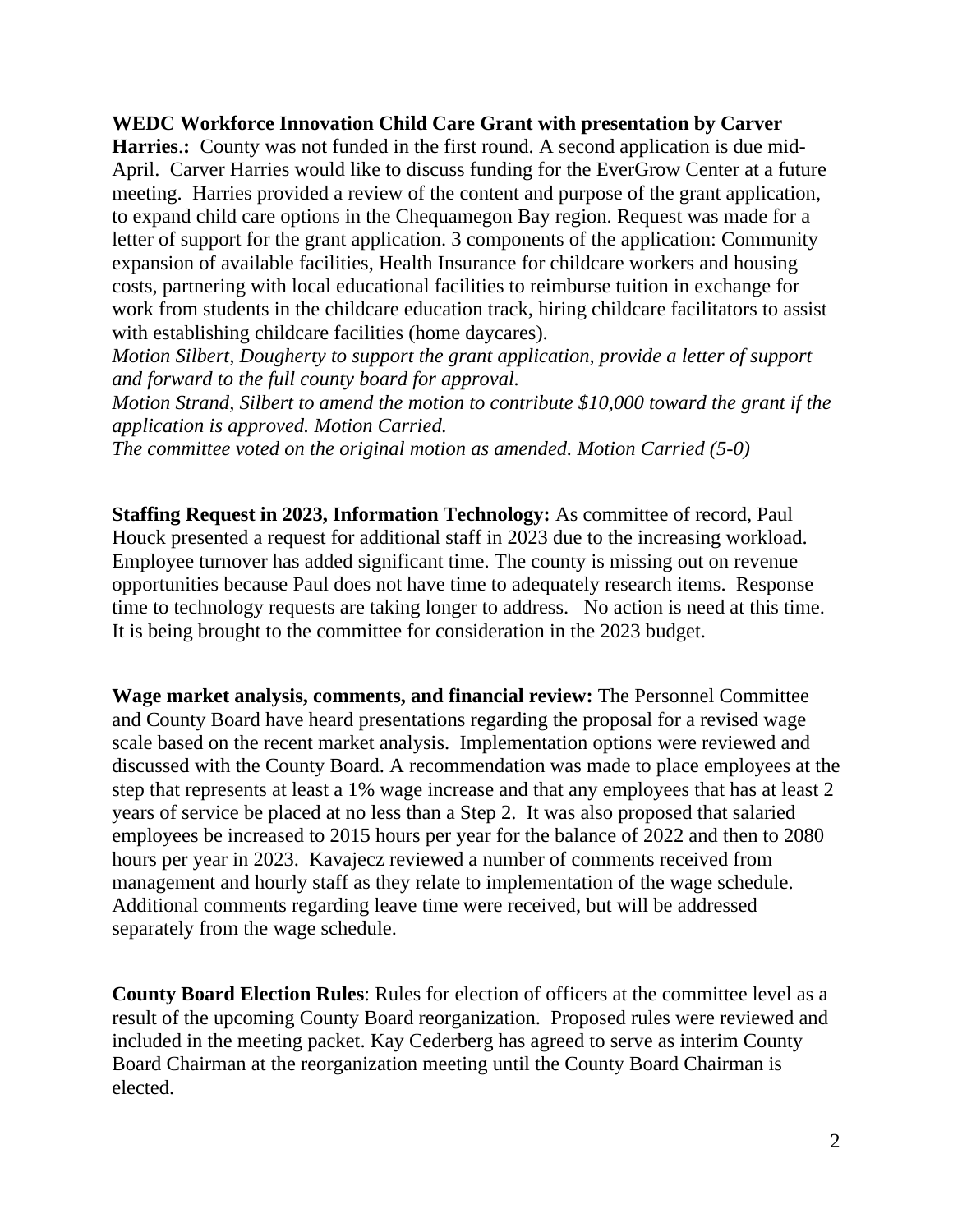*Motion Silbert, Strand to approve the County Board Election Rules and forward to the County Board with the addition that there be two persons designated to collect and count votes. Motion Carried (5-0)*

**CDI Grant Audit Bill for Wild Rice Resort:** \$250,000 grant was applied for. Bayfield County agreed to write and submit the grant provided that there was no cost to the county. There is an audit required due to the grant. Wild Rice has agreed to pay half the cost of the audit. \$1225 is the total cost of the audit. Bayfield County could request Wild Rice to pay the full cost of the audit, or could pay half as a gesture of appreciation of the investments Wild Rice has made in the communities.

*Motion Silbert, Strand to pay half the cost of the audit as a gesture of appreciation of the investment that Wild Rice has made in the county.* Discussion that Economic Development Corporation was not willing to contribute to the cost of this audit. *Motion Carried. (5-0)*

**Letter of Support, Scott Galetka, State Land and Water Conservation Board Appointment :** Scott Galetka has been considered for an appointment by the Governor to the State Land and Water and Conservation Board. He has requested a letter of support for this possible appointment.

*Motion Dougherty, Strand to approve a letter of recommendation to be signed by the County Board Chairman, County Administrator and Land Conservation Committee Chairman. Motion Carried. (5-0)*

**Updated Highway District Maps Based on New 2020 County Supervisor Districts:**

Highway Districts need to be revised based on the current redistricting of the county board supervisory districts. A map of the proposed Highway Districts was reviewed. *Motion Pocernich, Silbert to forward the revised highway district map to the County Board for approval. Motion Carried (5-0)*

**Jail/Courthouse Microgrid Project:** Grant approval was received in 2020. Bids are still be finalized with intention to get the project completed in 2022. Update will be provided at the County Board meeting. There is a chance that some additional funding may be needed due to cost of materials.

Reports:

- a. Financial Report, end of February 2022: Through the end of February we are slightly ahead of revenues at this time last year and expenses are slightly lower that this time last year. Overall, department budgets are on target.
- b. Treasurer's Report, end of February 2022: Looking very strong. Some additional revenues